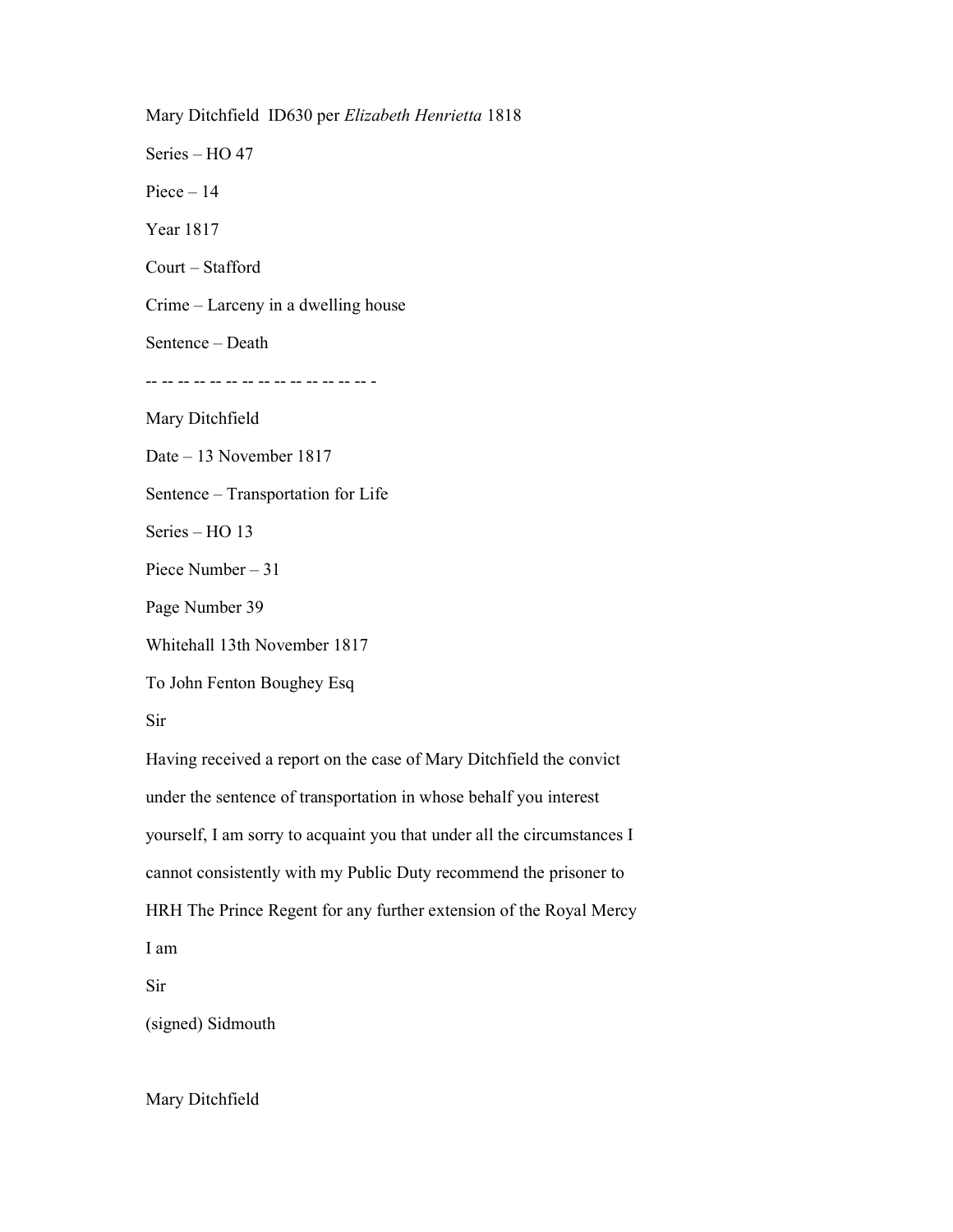$Year - 1817$ 

Date 12 th November 1817

Series – HO 47

Piece Number – 56

Item: Report of William Garrow on 1 individual petition (John Fenton Boughey) on behalf of Mary Ditchfield convicted of being part of a burglary at the "last" Stafford Assizes held in Stafford. Grounds for clemency: an honest and steady relation will take care of the prisoner; will use his endeavours to redeem her, the prisoner was seduced at the age of 16 years and had recently had a child whilst imprisoned; initial sentence; DEATH (an exemplorary sentence), respited. Recommendation : already recommended for transportation for life, no further mercy

-- -- -- -- -- -- -

Great George Street

Westminster

12 th November 1817

To: The Right Honourable Lord Viscount Sidmouth

My Lord

In obedience to the Command of His Royal Highness The Prince Regent signified by your Lordships letter of yesterday's date I have the honour to report to your Lordship that:

Mary Ditchfield who was capitally convicted at the last Assizes at Stafford , was indicted with another woman and 3 men for burglary: It appeared from the trial that these persons had made a journey from Newcastle to Uttoxeter accompanied by a horse and cart for the express purpose of attending a sort of fair to be held there called